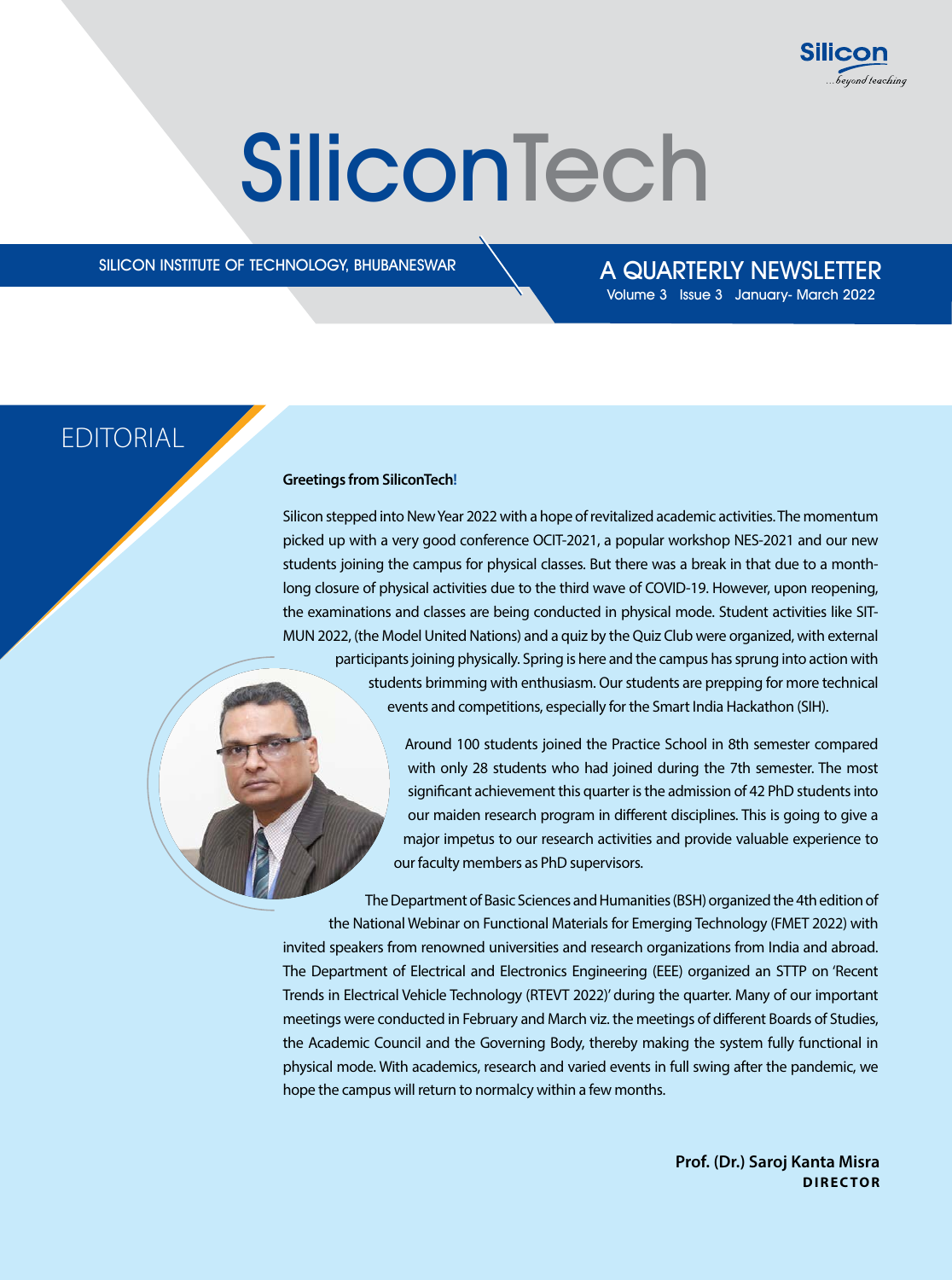



### **Advanced VLSI Lab trains NCGs as part of Launch Lab initiative**

Our Advanced VLSI Lab trained 38 New College Graduates (NCGs) from 20 colleges across India and abroad as part of Sevya - SiliconTech's Launch Lab initiative. Launch Lab was started to accelerate the training of NCGs to help them get placed in industry projects after completing 2-3 months training which would otherwise take 2-3 years. 38 NCGs were trained in the three major VLSI domains of Process Design Kit (PDK) development, DRAM Memory verification, and Custom Layout Design. 15 trainees have been placed at two leading semiconductor companies on direct client projects by Sevya Multimedia while 10 SiliconTech students from Advanced VLSI Lab or Launch Lab were hired by six leading semiconductor companies.

### **Shri Ashok Kumar Basa, our GB member,elected as Executive Vice President of WFEO**

SiliconTech family congratulates Shri Ashok Kumar Basa, member of our Governing Body (GB) on being elected as the Executive Vice President of the World Federation of Engineering Organization (WFEO). Shri Basa is the first Odia and the second Indian to achieve the prestigious position in the highly regarded international organization for engineers.



### **SiliconTech wins consultancy project**

The Power Electronics and Systems Research & Consultancy Group at SiliconTech, bagged a project entitled 'Integrated Network Planning and System Study' for GangadharMeher Lift Irrigation Project, Bijepur in the Sambalpur district, under the Department of Water Resources, Government of Odisha. This research group is headed by Prof. (Dr.) Rama Prasad Panda, from the Department of Electrical & Electronics Engineering.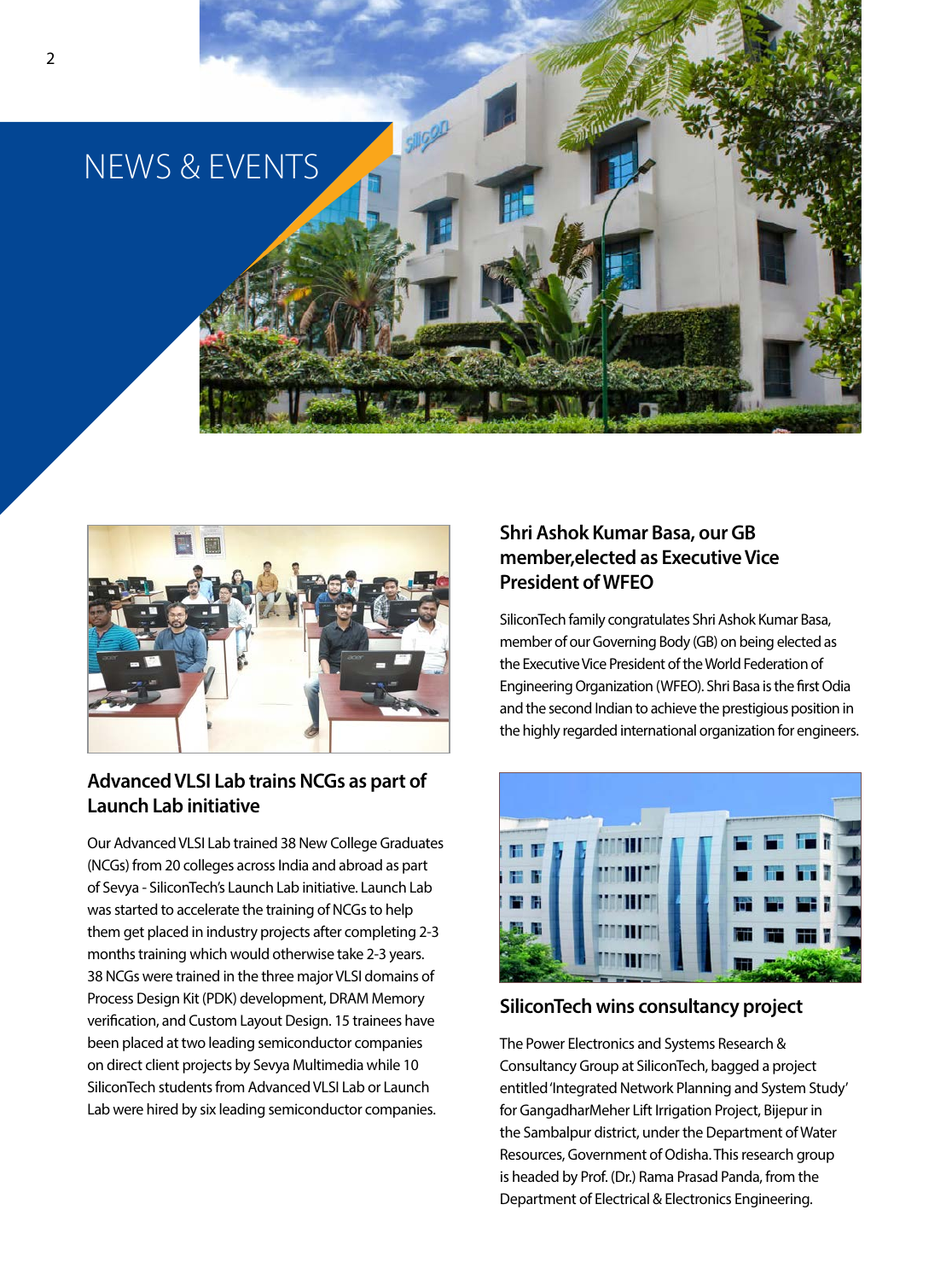



### **National Workshop on Functional Materials (FMET 2022)**

The Department of Basic Sciences & Humanities (BSH) conducted the 4th national workshop virtually on "Functional Materials for Emerging Technology (FMET)" from 14 – 17 March 2022. The keynote speaker, Prof. S.D. Mahanti of Michigan State University, USA, delivered a talk on 'Thermoelectricity, History, Renaissance, and Challenges', Dr. Purusottam Jena of Virginia Commonwealth University, USA deliberated on 'Cluster-based solid electrolytes for Liion Batteries' while Dr. Prakash Patnaik, Director at National Research Council, Canada spoke on 'Advanced Multi-Functional Materials through Additive Manufacturing'.



### **Invited Talk on High Performance Computing**

The Department of Computer Science and Engineering (CSE) organized an invited talk on "High Performance Computing and AI for All", by eminent Prof. Dhabaleswar K. Panda, Faculty Chair, Ohio State University, USA on 22 March 2022. The objective of the talk was to disseminate knowledge regarding the integration of Supercomputers with Exabyte Computational Capability, integrated with ML/DL (Machine Learning/ Deep Learning).The talk was followed by an insightful Q/A session regarding technological advancements and opportunities for higher studies at Ohio State University.



### **STTP on Recent Trends in EV Technology (RTEVT 2022)**

The Department of Electrical and Electronics Engineering (EEE), in association with IEEE Bhubaneswar Sub-section PES and IES Chapter, organized a three-day Short Term Training Program (STTP) on "Recent Trends in Electric Vehicle Technology (RTEVT 2022)" starting from 15 March 2022 in the virtual mode. The key resource persons were Mr. Nanda Kishore Panda from Delft University of Technology, Netherlands; Dr. Dipankar Debnath from IIT Kharagpur; Dr. P. Chandrasekhar from IIT Bhubaneswar; Dr. Ritesh Keshri from Visvesvaraya National Institute of Technology (VNIT), Nagpur and Dr. Chandrasekhar Reddy Atla from Power Research & Development Consultants (PRDC), Bengaluru.



### **Webinar on skills in Power Supply Design**

The Department of Electronics & Instrumentation Engineering (EIE) organized a webinar on 'Design of a Regulated Constant Voltage Power Supply from a Variable Supply Input using a Physical PCB and IoT (DRVSPI 2022)' on 28 March 2022 in the hybrid mode to familiarize participants with the latest technologies. Mr. Mukesh Singh, co- founder and trainer of Robogenesis, Bhubaneswar, conducted the session.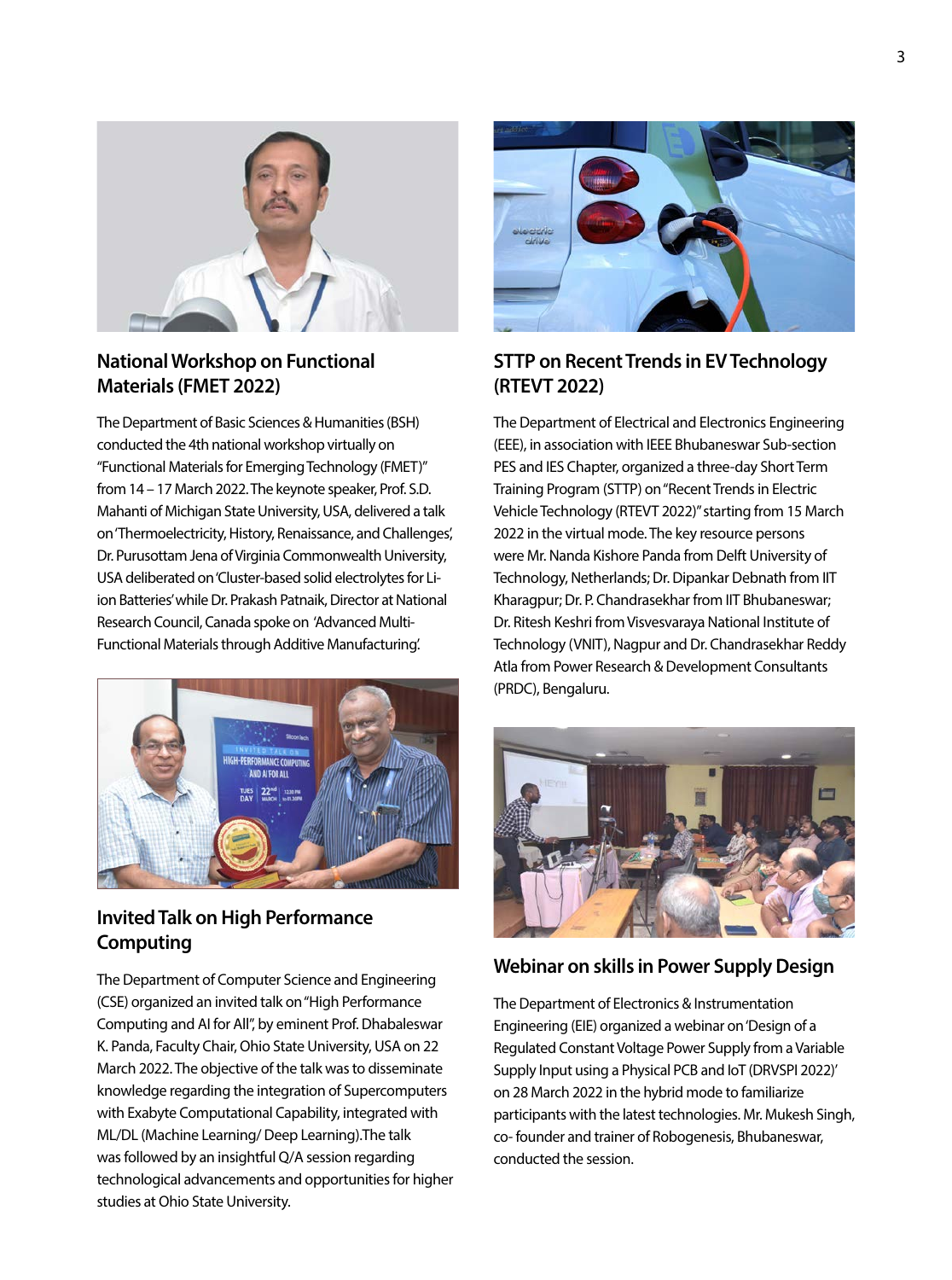

### **FDP on 'Crucial Accountability and Stakeholder Communication'**

SiliconTech organized a Faculty Development Program (FDP) on 'Crucial Accountability and Stakeholder Communication' on 8 January 2022, facilitated by Mr. V. Narasimhan, Head of Learning and Development at Sundaram Learning, Chennai. The objective of the session was to instill a sense of accountability among the participants to improve their performance at work and at home. 35 faculty members attended the FDP and learnt about NVC (Nonviolent Communication), choosing connection over correction and communicating with empathy.



### **Induction cum Refresher Program**

The Internal Quality Assurance Cell (IQAC), in association with the Human Resources (HR) Cell, organized an Induction-Cum-Refresher Program on 26 March 2022to acquaint the faculty members who joined between Jan-Mar 2022 with the functioning of the Institute and convey the professional expectations while they discharge their duties. It also served as a Refresher program for the faculty members who have joined since 2018. Dr. Nitai Sundar Das, Director of C.V. Raman Bosch Rexroth Centre of Excellence and Dr. Tanmay Panda, a visiting Professor at SiliconTech delivered talks on the importance of teaching learning process and the role of an educator.



### **Awareness Program on Energy Conservation**

The Department of Electrical & Electronics Engineering (EEE), in collaboration with the Petroleum Conservation Research Association (PCRA) and IEEE students' chapter, conducted an awareness program on Energy Conservation and ISO 50001:2018 EnMS on 31 March 2022. The keynote speaker, Mr. Sribatsa Panda, currently working as an External Faculty (Industry) for PCRA and Former DG, Business Excellence, SAIL's Bokaro Steel Plant, created awareness among the students about energy conservation.



### **First PhD Induction Program**

SiliconTech launched its PhD program in January 2022. During the third week of February, 42 candidates, selected via an entrance exam followed by interview, enrolled in various PhD programs. The induction program for newly admitted PhD scholars was conducted on 26 February 2022. The key speakers who addressed the participants were Dr. Saroj Kanta Misra, Director-in-charge; Dr. Soumya Panda, Senior Assistant Professor, CSE; Dr. Saroj Rout, Additional Professor, EEE; Dr. Jayashree Das, Dean (Research); Dr. Tanmay Panda, a visiting Professor at SiliconTech and Dr. Sunil Kumar Sarangi, Ex-Director, NIT, Rourkela.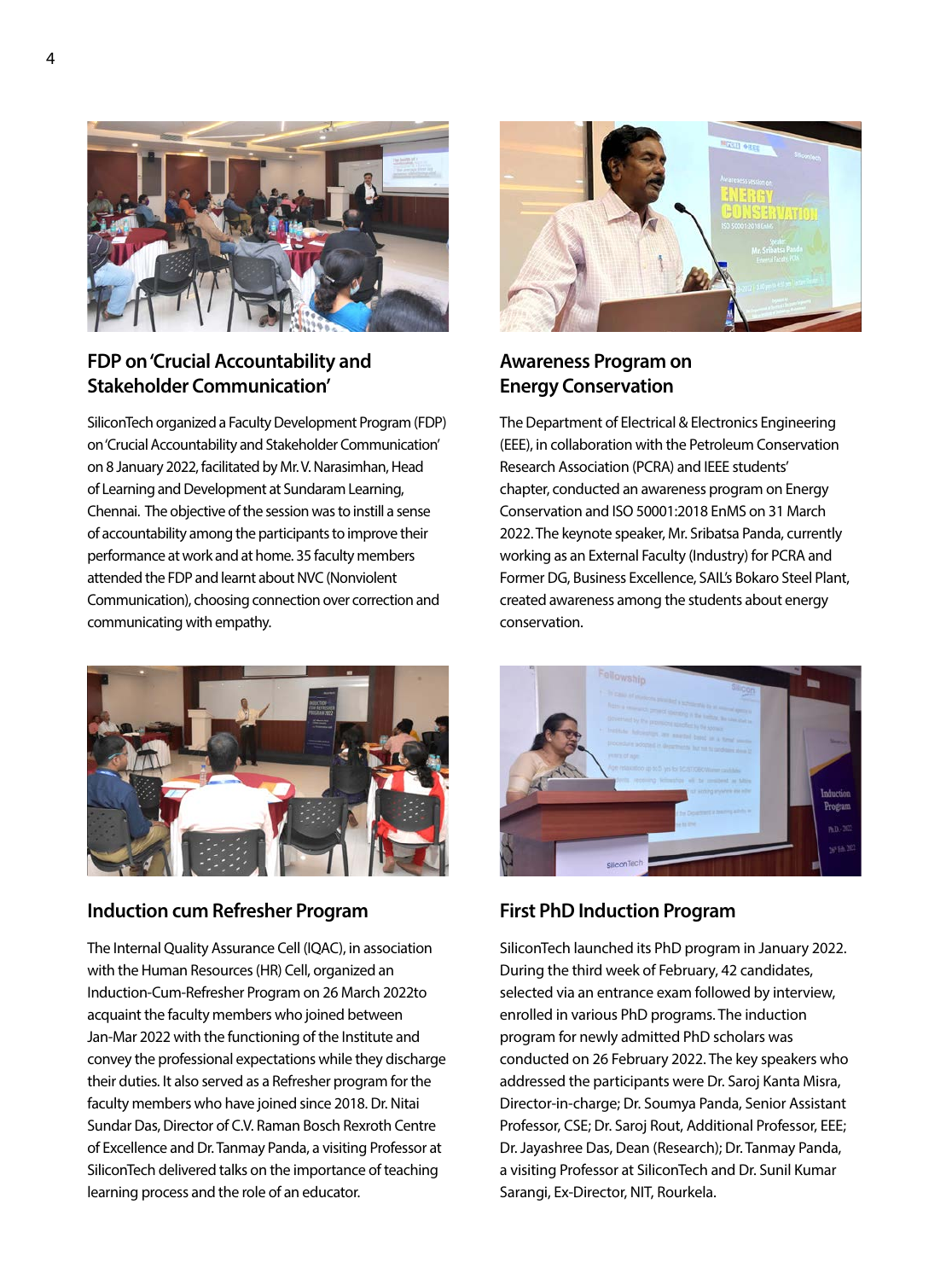

### **SITMUN 2022**

SiliconTech organized the 4th edition of the Silicon Institute of Technology Model United Nations (SITMUN 2022) from 11 – 13 March 2022. S. Sushree, DCP Traffic, Bhubaneswar- Cuttack, the youngest IPS Officer of Odisha Cadre, was invited as the Chief Guest. The conference had three committees– United Nations General Assembly Disarmament and International Security Committee (UNGA DISEC), United Nations Human Rights Council (UNHRC) and United Nations Framework Convention for Climate Change (UNFCCC) and one international press. 150 delegates from SiliconTech and other colleges in Bhubaneswar attended the conference.



### **Internal hackathon for SIH 2022**

The Student Innovation & Promotion Cell (SIPC) organized an internal hackathon to select teams for the Smart India Hackathon (SIH) 2022 on 26 March 2022. 21 teams, each team comprising of 6 members, participated in the event across all branches. Evaluators from Silicon as well as from the industry were present. Mr. K. M. Rajan from CTTC, Dr. Suraj Sharma from IIIT, Mr. Shailendra Upadhyay from Cozentus and Mr. Vamsi Krishna from Datoms were the external jury members, while Dr. Pradyumna Tripathy, Dr. Saroj Rout and Dr. Bhawani Pattnaik were the internal jury members for the software and hardware versions.



### **Open Mic 2K22 4.0**

Meta Academics Cell organized the 4th edition of Open Mic 2K22 on 6 February 2022. It is an annual literary and musical event that focuses on the aspects of writing and speaking, celebrating words and emotions. The event, conducted virtually, consisted of three sections namely Poetry, Tell a Tale, and Stand-up Comedy. There were several filler performances ranging from acoustic to singing which served as a melodic change of pace.

### **HackOverflow – 2022**

The Silicon Wing of Technical Coding Hub (SWITCH) Club, under the SIPC, organized the HackOverflow-2022 (Software Edition) event in the campus on 27 March 2022. 25 teams, comprising 92 students, participated in this hackathon. The preliminary round was evaluated by a panel of judges comprising of Dr. Pulak Sahoo, Associate Professor, CSE, Dr. Soumya Panda, Senior. Assistant Professor, CSE & FC-SWITCH Club and Mr. Saurav Jha, Associate Software Engineer, Mindfire Solutions, Bhubaneswar and Ex-Secretary of SWITCH Club at SiliconTech. The final round was evaluated by an external expert – Mr. Dipankar Rath, Industry Principal, Infosys, Bhubaneswar. Team 'Entity', 'Devloopers', and 'Leadswing' bagged the positions of winner, 1st Runners-up and 2nd Runners-up respectively.

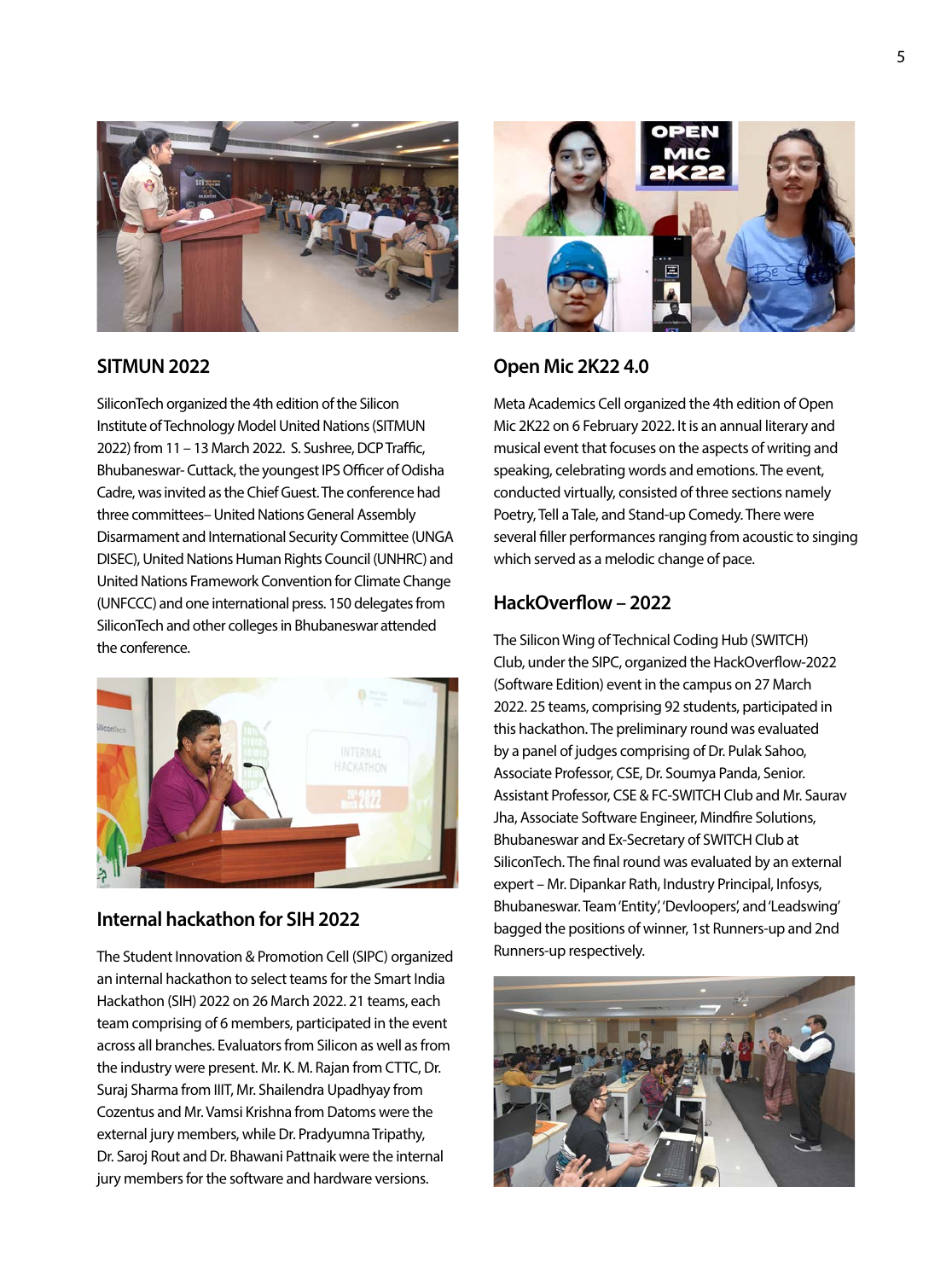

### **Silicon Quiz Fest-2022**

SiliconTech Quiz Club organized Silicon Quiz Fest 2022 on 12 and 13 March 2022. Quizient 2022, the Sports and Entertainment Quiz was conducted by our alumni Toyada Pattnaik (CSE, 2021). The winning teams were Piyush Kedia (IIT Kharagpur) & Samanway Banerjee (ProQuizzin League); Siddharth Mishra (NMIMS) & Saransh Mohapatra (Infosys) and Debjit Tripathy (EXL) & Manish Pradhan (Oracle). The 'Aurabinda Misra Memorial Quiz' was conducted by quizmaster Mr. Alankar Devta from Deloitte, Bengaluru. Piyush Kedia(IIT Kharagpur) & Samanway Banerjee (ProQuizzin League); . Adarsh Mohapatra (AIIMS,Bhubaneswar) & Baibaswata B. Jena (IIT Bombay);. Siddharth Mishra (NMIMS) & Saransh Mohapatra (Infosys) won the quiz.



### **SiliconTech students win inter-college sports**

SiliconTech students' Basketball Team won the 'Champions of the Orion Cup' during the annual 'Orion' cultural fest at Sri Sri University, Cuttack on 22 March 2022. Our students' Volleyball Team won the 'Champion's Trophy' at Valiant 5.0, a tournament organized by National Institute of Science and Technology (NIST), Berhampur on 22 – 23 March 2022. Our students' Badminton Team won the 'Champion's Trophy' in the Men's Doubles Badminton tournament which was organized by Sri Sri University on 23 March 2022.



### **QUIZICIOUS 2022**

Silicon Quiz Club organized 'Quizicious 2022', the first general intra quiz of the current academic year, on 30 January 2022 in the virtual mode. The event recognized the budding talents of the Institute, especially the ones aspiring to enter this vast world of college quizzing along with the veteran quizzers of the college. The quiz was co-ordinated by Dr. Subhakanta Dash, Faculty-in-charge, Silicon Student Council, and Mr. Dhananjaya Tripathy, Faculty Co-ordinator, Silicon Quiz Club. Quiz Master Siddhant Sahoo, Student Secretary of our Quiz Club (3rd year, ECE), conducted the event. A large number of students enthusiastically participated in Quizicious 2022.



### **Students interact with Hon'ble Consulate General of Italy**

SiliconTech students got the opportunity to hear Dr. Gianluca Rubagotti, Consulate General of Italy, at a seminar on 'Pursuing post graduate engineering courses in Italy 'organized by the Department of Skill Development and Technical Education, Government of Odisha at the World Skill Center (WSC), Bhubaneswar on 15 March 2022. It was an informative and interactive session where our students explored the possibilities for Indian engineering students to pursue post-graduate studies in Italy. SiliconTech was among the few engineering colleges invited to attend the session and interact with Dr. Rubagotti physically.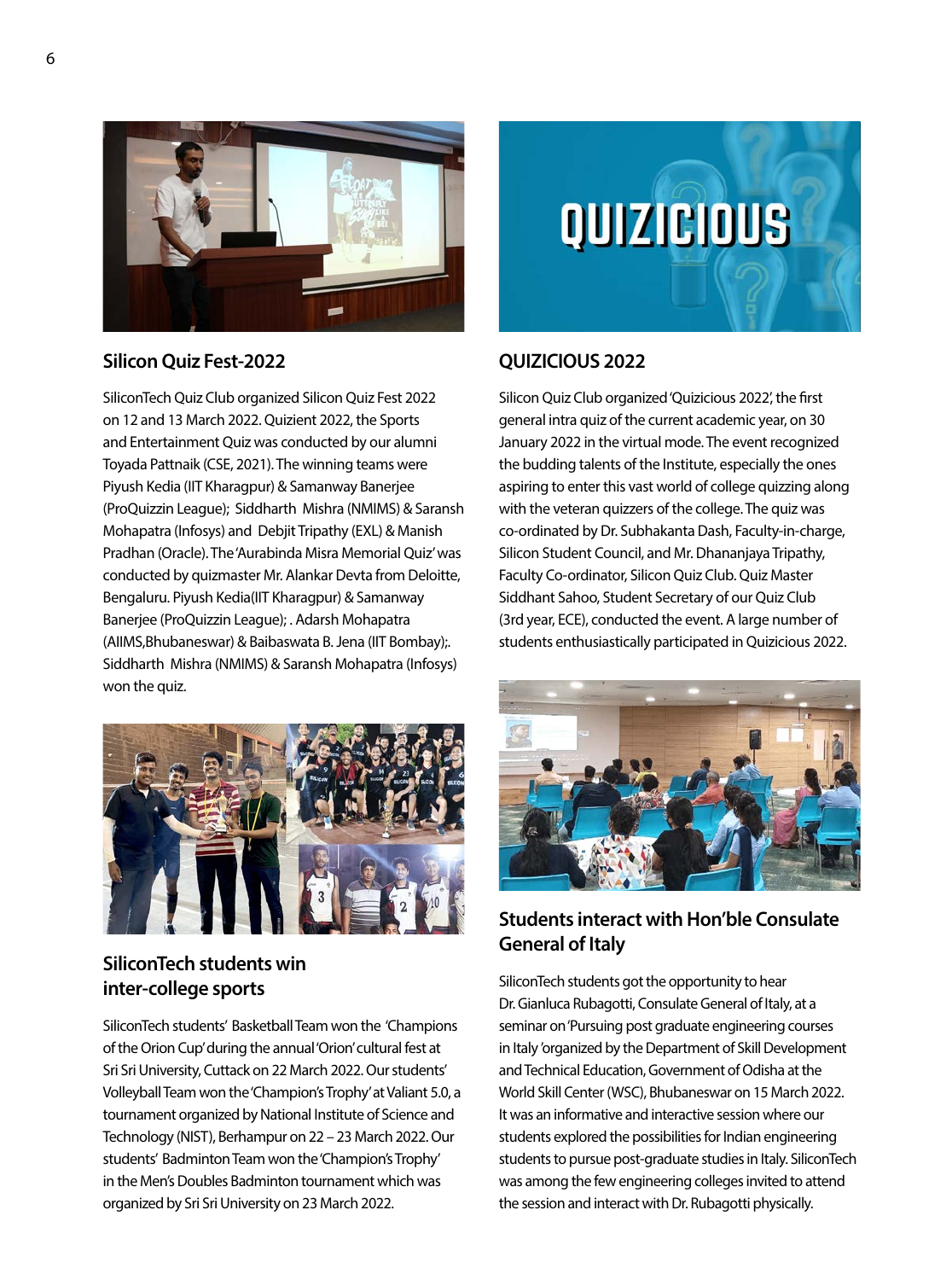

### **73rd Republic Day**

The students and staff of SiliconTech gathered to celebrate the 73rd Republic Day in the campus. This year marks the 75th anniversary of India's Independence. This incredible achievement is being observed at SiliconTech and throughout the country as 'Azadi ka Amrit Mahotsav', an initiative by the Ministry of Culture, Government of India to celebrate and commemorate the glorious history of its people, culture and achievements. Our Principal, Prof. (Dr.) Jaideep Talukdar, addressed the gathering with motivating words on the occasion.The event was celebrated in accordance with the COVID-19 SOPs.



### **National Science Day 2022**

The Silicon Green Club (SGC), in association with the Internal Quality Assurance Cell (IQAC), hosted an invited talk session entitled 'Science, Environment and Health' on 28 February 2022, to celebrate National Science Day. Dr. Jaya Krushna Panigrahi, Secretary, Odisha Environmental Society, delivered the talk, where he highlighted the importance of science & technology in shaping the future of mankind. He said that scientific awareness and knowledge can lead to a better living environment for the people and that only science and technology can offer sustainable answers to common problems. There were around 50 participants in this event.



### **International Women's Day**

SiliconTech's women employees observed International Women's Day (IWD) on 8 March 2022. The Human Resources (HR) team organized a brief interactive session as a gesture of appreciation for their contribution. The SAGE-W Cell (Social Awareness and Gender Equality for Women Cell) organized talks, panel discussions, and competitions on 26 March 2022. Three eminent women personalities-Dr. Chidatmika Khatua, a philanthropist & social activist renowned for conducting social welfare programs, Dr. Sunanda Mishra Panda, a social entrepreneur, community leader, and litterateur withover 30 years' experience in education and community service and Ms. Archita Sahu, renowned Indian actress and model- shared their experiences on theme of IWD 2022, "Gender equality today for a sustainable tomorrow". Deekshya Dash, BTech, CSE, 2022 was felicitated as the 'Woman Achiever of the Year'.



### **Book Exhibition 2022**

The Library Committee of Silicon Institute of Technology, Bhubaneswar (SiliconTech) organized a book exhibition on 11 and 12 March 2022. Over 650 titles were on display by two vendors in the exhibition. Books of various genres including Science, Technology, Mathematics, English and Literaturewere displayed and sold. The latest publications from several major publishers were also exhibited.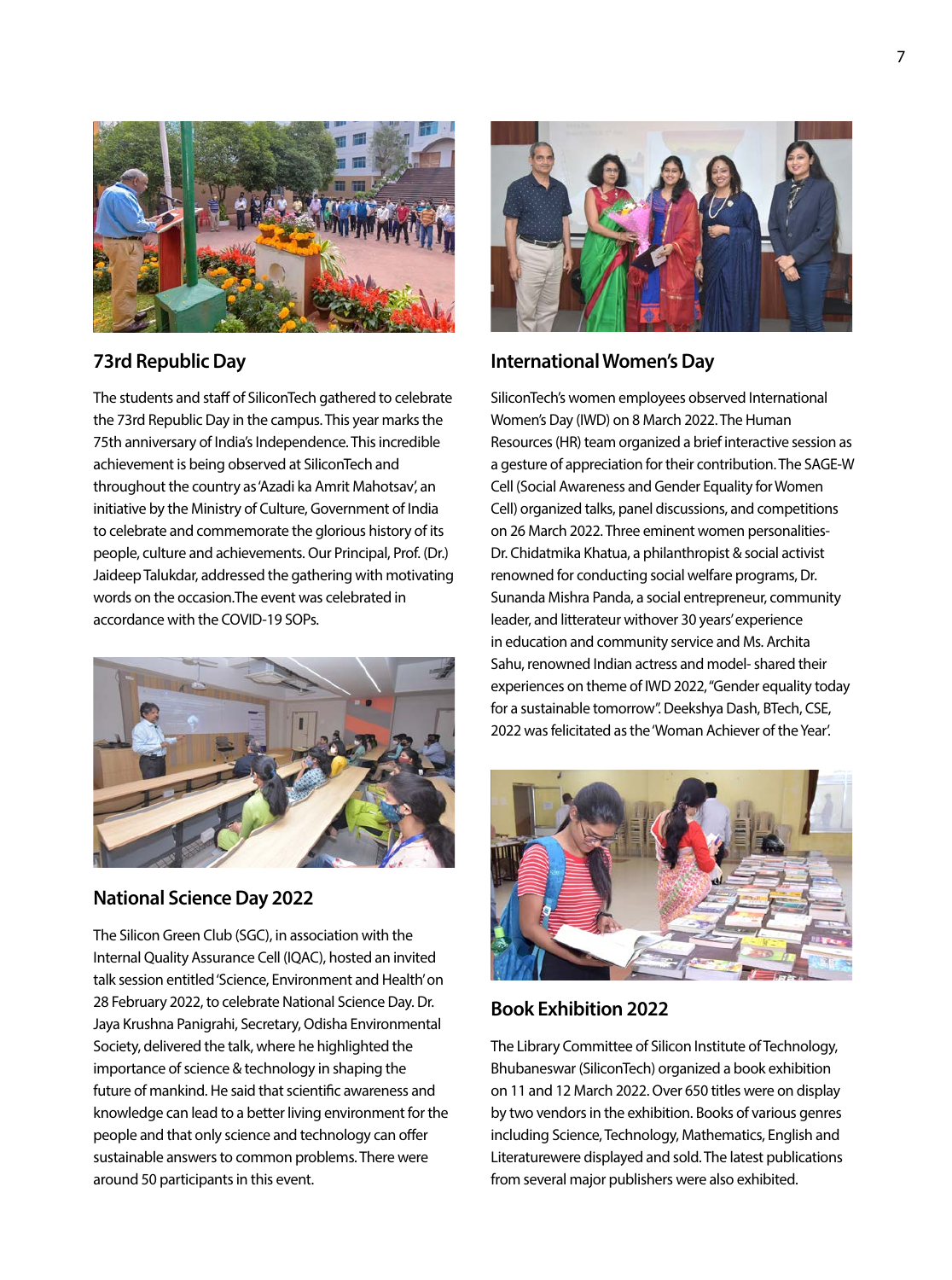

### **Staff Award Function 2022**

SiliconTech Staff Welfare Committee organized the Annual Staff Award function on 12 March 2022. Shri Joe Madiath, our Chairman, was the Guest of Honor. Commemorating 20 years of SiliconTech, Shri N. G. Dhall, our trustee, addressed the gathering. Staff members were awarded for long term service, completion of PhDs, and Post-doctoral research.



### **Silicon Staff Sports 2022**

Sports events were organized for our staff members from 10 to 11 January and 16 to 19 February 2022 in various outdoor and indoor games. All the matches were played with true sportsman spirit and enjoyed by the audience.

For further details on any news item, visit *https://silicon.ac.in/news/*

### EMPLOYEES IN NEWS

**Felicitation of Teams of the Quarter (Jul-Sep 2021 and Oct-Dec 2021)**





Mr. Chittaranjan Behera, Dr. Siba Sankar Nayak, Dr. Jayashree Das, Dr. Soumya Panda, Dr. Sanjit Swain, Mr. Sushant Pattnaik, Mr. Umasankar Das (ex-employee), Mr. Gopal Chandra Sahoo, Ms. Biplabini Mahakud, Ms. Suchi Sangeeta, Mr. Chandrajit Swain, Mr. Arun Baral and Mr. Mahesh Behera

Dr. Ramaprasad Panda, Dr. Prayag Mishra, Mr. Gopal Chandra Sahoo, Mr. Chandrajit Swain and other team members

**Dr. Saswati Jena**, Assistant Professor, Department of Basic Sciences and Humanities (BSH) was invited to speak at

• Paricharcha, an event hosted by MANODARPAN - an initiative of the Ministry of Education (MoE, Govt of India), about 'Prevention of substance abuse among adolescents in school' on 18 February 2022

• RIE (Regional Institute of Education), NCERT on "Relationship between knowledge, skills and application" on

24 & 25 January 2022 and on "Understanding Myself and my Mental health" on 7 February 2022



Dr. Ramaprasad Panda

**Dr. Ramaprasad Panda**, Associate Professor, Department of Electrical and Electronics Engineering (EEE), delivered a talk on "Solving Industry Problems through Academics" at the SOA weekly Academic Lecture on 12 February 2022, organized by the Department of Electrical and Electronics Engineering in ITER, Siksha O Anusandhan (Deemed to be University), Bhubaneswar.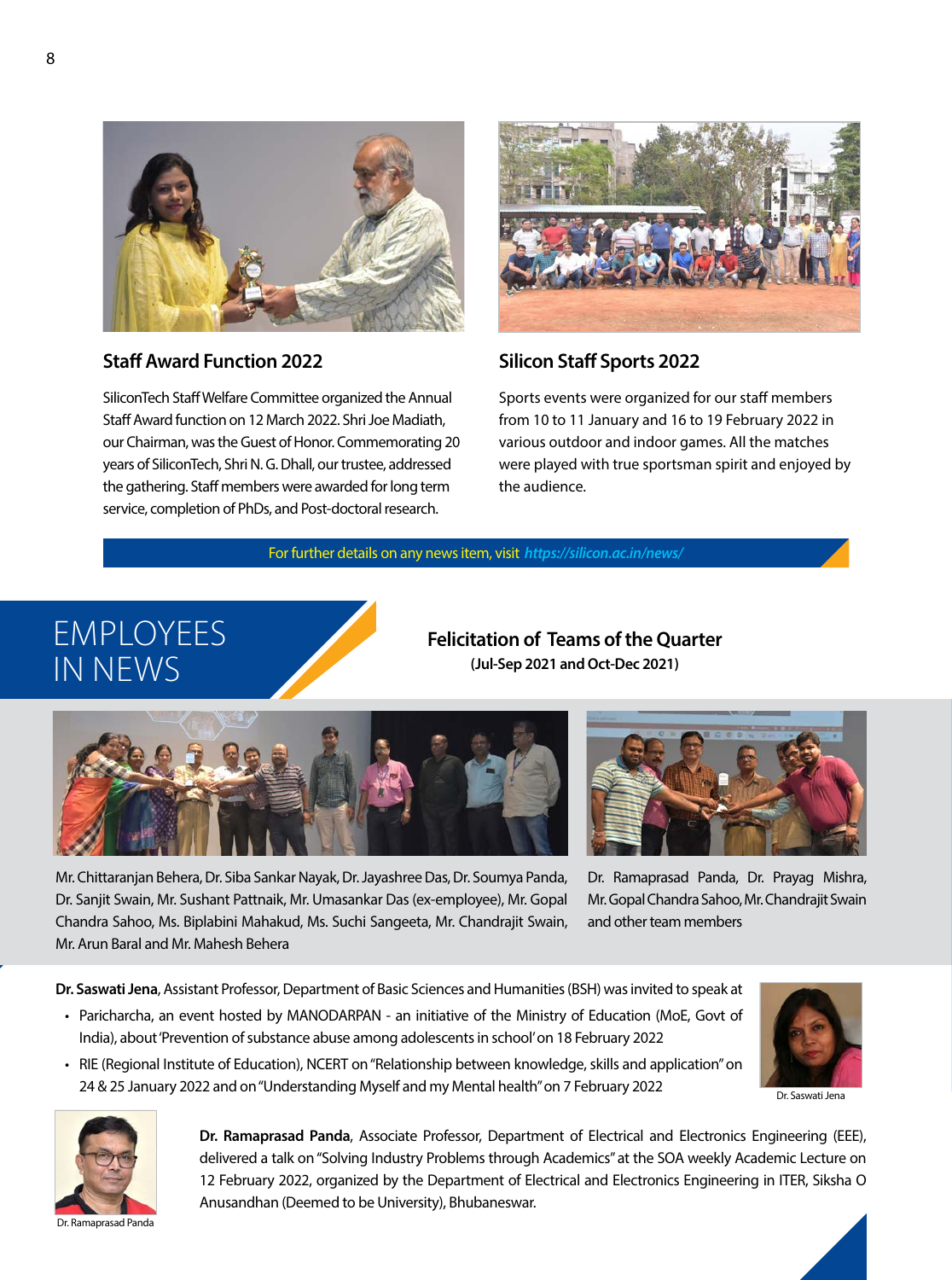### STUDENT ACHIEVERS



### **Swapna**@Amazon

Swapna Sanjog Mohanty, (CSE, 2022) got placed in Amazon with a package of 25 LPA. He did his Practice School program in Devathon in his 7th semester. Currently, he has a rank of 75 in LeetCode and 705 in Codeforces.





**GATE Result 2022**

More than 10 students from SiliconTech have qualified for GATE 2022. Five students from batch 2022 and 2023 have been ranked within top 3000. Ahana Roy (CSE) with AIR 1225 and Smrutiranjan Dalai (CSE) with AIR 720 are the top rankers of Silicon from graduating batch 2022 and 2023 respectively.

### RESEARCH & PUBLICATIONS

**Scopus/SCI Indexed journals: 8 Conference proceedings: 10**

**Book Chapters: 2**

### **Improving real time dark images for better night driving performance**

The human vision has a limited ability to perceive objects under darkness, which makes driving at night dangerous when the approaching vehicles' high beams are projecting into the drivers' eyes. The Signal Processing Research Group at SiliconTech has implemented a novel piecewise adaptive gamma correction method which produces a non- linear piecewise transfer function. This method can make darker objects appear brighter, while preserving the information content of the brighter regions



#### **Chandan**@Mentor

Chandan Singh (ECE, 2022) got placed in Mentor Graphics, one of the renowned US- based Electronic Design Automation (EDA) company, with a package of 20LPA. Currently, he is interning under Practice School Program at Mentor Graphics with a 40K monthly stipend. He worked as a project trainee with STMicroelectronics during his 7th semester.

#### **Core Sector Placements**

Companies from the core sector - Adani and JSW group - have made job offers with 6 and 8 LPA packages, respectively. Sanjog Samuel Samantaray (CSE), Abhishek Ranjan (ECE), Shubham Kumar (ECE)and Nikhil Mohanty (EEE) have got offers from JSW. Yash Agrawalla (EEE) has got offers from JSW and Adani.

without causing any unnatural effects. The current dark image enhancement algorithms tend to overenhance the brighter regions and fade the darker regions which results in information loss.

### **Analysis of metal packaged FBG temperature sensor probe**

The Optical Research team at SiliconTech has developed a temperature sensor calibration set-up at the laboratory facility, by using a standard metal rod- type thermistor probe, heating element, and an FBG sensor (1535nm) probe. This team developed National Instruments LabVIEW application for the data acquisition process. The experimental setup was used to evaluate the static characteristic parameters of the metal- packaged FBG temperature sensor, such as sensitivity, accuracy, hysteresis, non-linearity, etc. The sensor can support a temperature measurement range of 30°C− 80°C. After examining the dynamic characteristics, an error compensation technique using an adaptive algorithm will be developed.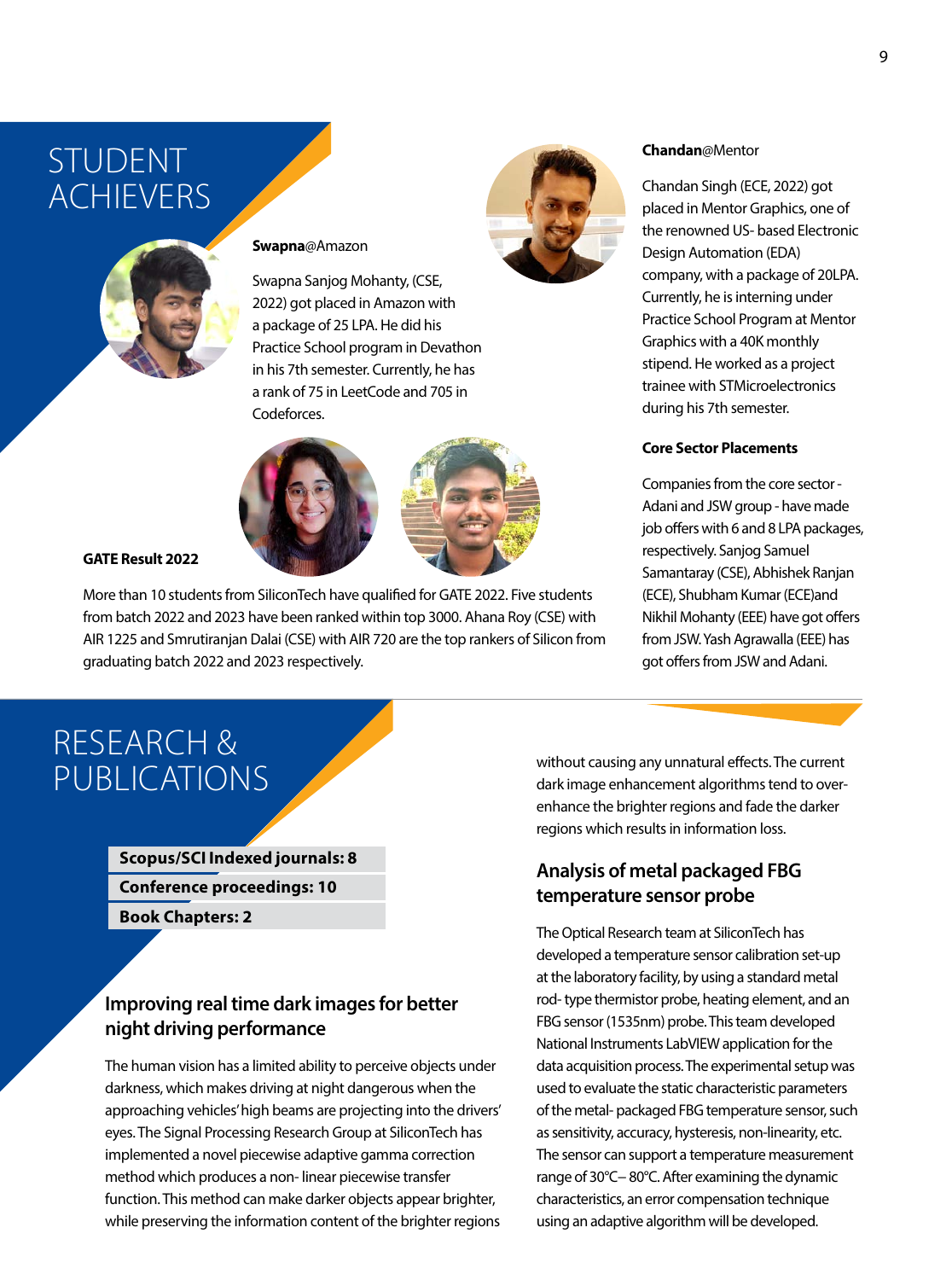INDUSTRY INTERFACE

### **PLACEMENT HIGHLIGHTS**

Despite the pandemic, SiliconTech placement numbers for graduating batch 2022 have crossed all previous year benchmarks.

*Placement snapshot for eligible students, as on 31 March 2022*

### **BTech**

96% students placed

1050 job offers

221 Internships

54 companies participated

25 LPA highest package

### **MCA**

83% students placed

116 job offers

30 companies participated

7.5 LPA highest package

### **MSc (Data Science)**

65% students placed

15 companies participated

5.75 LPA highest package

### **Top recruiters** *(in terms of the number of job offers made)*

**IT services/consulting sector** Accenture, Capgemini, DXC, Infosys, IBM, TCS, PWC and WIPRO

### **Product-based sector**

Amazon, Accolite, Capilary, Prodapt, Propelld, SAP Labs and Valuelabs

### **Core Companies** Adani, JSW and TATA Power Odisha

**VLSI sector** Mentor Graphics, ST Micron, Open Silicon, Sevya Multimedia, CoreEL, Global Foundries

### **PRACTICE SCHOOL HIGHLIGHTS**

SiliconTech's first Practice School (PS) batch under autonomy completed their PS program with their final PS presentation on 8 Jan 2022.

- 28 students from BTech final year had opted for PS in their 7th semester from July to December 2021
- 100 students from BTech final year have opted for PS in their 8th semester from January to June 2022
- The students are getting a monthly stipend between 10K and 40K during their PS program
- These selected students worked/ are working on the latest technologies in real- life projects in various PS stations (private/ public organizations)

| Accesocloud            | Capillary       | <b>DGLiger</b>  | Micron       | Sevya Multimedia |  |
|------------------------|-----------------|-----------------|--------------|------------------|--|
| Accolite               | Cognizant       | Incture         | Open-Silicon | ST Micron        |  |
| <b>Adiyan Services</b> | Cozentus        | Infosys         | <b>PRDC</b>  | Valuelab         |  |
| ALLD Technology        | Date The Ramp   | <b>Maventic</b> | Prodapt      | <b>WDN</b>       |  |
| Capgemini              | <b>Devathon</b> | Mentography     | Propelld     |                  |  |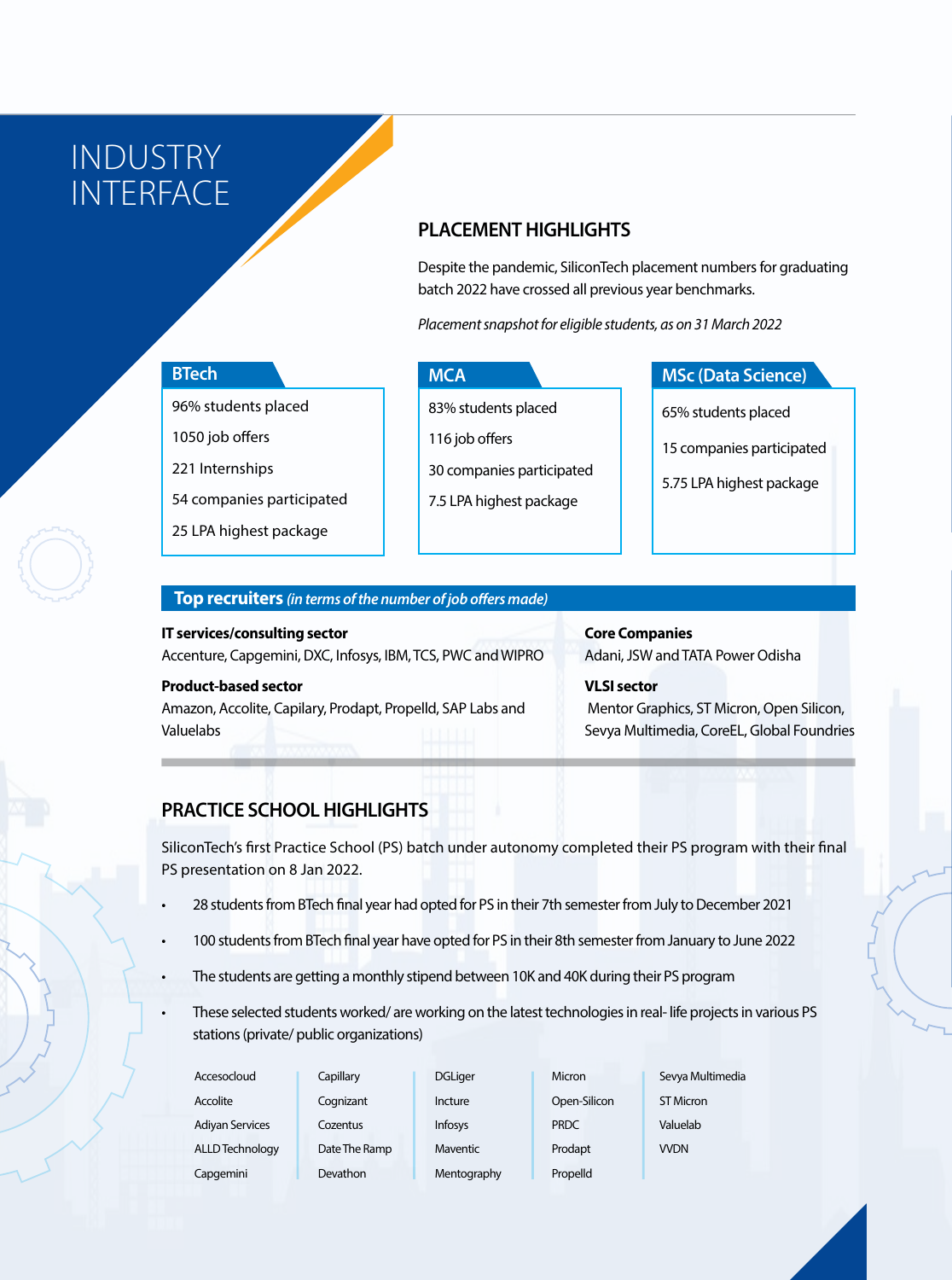# Entrepreneurship Development



The Entrepreneurship Development Cell (ED Cell) organized various sessions on entrepreneurship and innovation, as part of the Mentor- Mentee program of MoE, Government of India, in the online mode from 11-13 February 2022. Mr. Dhananjay Banthia (NLP Practitioner & Mind Trainer), Mr. Chittaranjan Pattanaik, Regional Coordinator, Entrepreneurship Development Institute of India (EDII), and Dr. Pankaj Parashar, Founder and CEO, Cutting Edge Medical Devices Pvt. Ltd. conducted sessions on 'Design Thinking, Critical Thinking and Innovation Design', 'Entrepreneurship Skill, Attitude and Behavior Development', and 'Achieving Problem- Solution Fit & Product-Market Fit' respectively.

### ALUMNI BUZZ/ AFFAIRS



### **Webinar by Raj Jha(CSE, 2019)**

Raj Jha, a SiliconTech alumnus (CSE, 2019), conducted a webinar on 'Key to Cracking GATE' on 22 January 2022. The webinar aimed to increase students' awareness of GATE preparation and guide them to find the right expert to helpthem crack the exam. Raj had secured AIR 222 in GATE CSE 2020. He had received the BPUT Gold Medal for being the CSE branch topper (Batch 2015-2019) of the University. He also received the 'Arjun Bhuyan Gold Medal for Best Graduate' from BPUT. Currently, he is pursuing his MTech at IISc Bangalore.



### **Hrishik Mishra (EEE, 2010) contributing to DLR, NASA, and MIT Project**

Hrishik Mishra, a SiliconTech alumnus (EEE, 2010) is currently working as a research associate in the Department of Analysis and Control of Advanced Robotic Systems in the Institute of Robotics and Mechatronics of the German Aerospace Center (DLR) where he is conducting research on orbital robotics and aims to develop robotic technologies for on- orbit servicing operations (e.g., refueling satellites), onorbit assembly (e.g., building a telescope), and active debris removal. Through his research, he has got the opportunity to work on projects that are funded by DLR (internal), the European Union (EU), European Space Agency (ESA), and other external organizations like NASA.